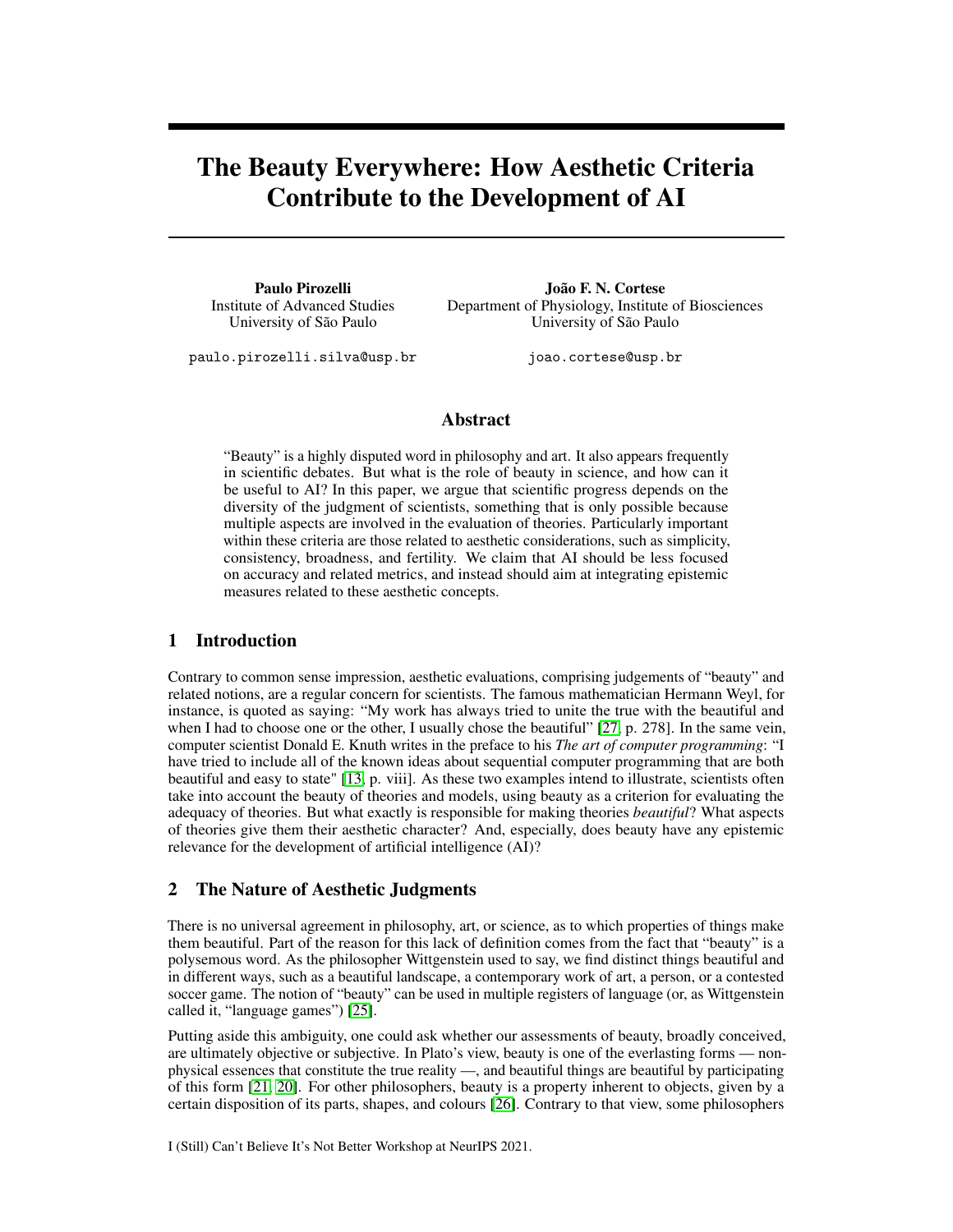hold a subjective view of beauty — as in the maxim that beauty lies in the eye of the beholder. Beauty is, thus, conceived as a subjective feeling of pleasure, without reference to the properties of the objects that would cause such sensations [\[24\]](#page-5-6).

Hume [\[9\]](#page-5-7) and Kant [\[10\]](#page-5-8) offer a compromise between these two positions. According to them, aesthetic judgments, although not universal, possess an *intersubjective* character. We can expose our judgments of beauty and justify our taste, even though our personal experiences are not the same. Assuming that view, in which aesthetic judgments can be shared and rationally discussed, we can consider what aspects are generally raised in aesthetic contexts. Moreover, among these attributes that make something to be beautiful, we can try to identify some of the aspects of beauty that are important to science and AI.

## 3 Beauty in Science

Thomas Kuhn famously named five criteria regularly used in the evaluation of theories. According to him, scientists choose theories based on considerations such as precision, simplicity, consistency, scope, and fertility [\[19\]](#page-5-9).

What kind of criteria are these? Mainly, they are *epistemic* criteria. Although the precise definition of "epistemic" is contested in philosophy, such considerations are epistemic in nature in the sense that they deal with the knowledge provided by theories. Those are criteria are related to things such as: how well a theory is able to explain empirical phenomena, how it improves our understanding or if it offers a true description of the world. This is particularly true as respect to accuracy.

In addition to their epistemic nature, these criteria have a pragmatic character too. Even when they do not epistemically contribute to assess a theory, they may be useful in weighting the practical advantages of adopting a certain theory. For example, all things fixed, we prefer a simpler theory, because it is easier to manipulate. Simplicity, consistency, and scope are all typically used for pragmatic purposes.

Nonetheless, there seems to be another aspect related to these criteria, besides their pragmatic or epistemic nature. These values, in particular simplicity and consistency, are similar to what, in other fields, we would consider as *aesthetic* values.

Let us look at simplicity. We praise works that avoid overwhelming complexity and express only what is essential. Mondrian's paintings and Brancusi's sculptures are paradigmatic of this minimalist approach in art. Simplicity is also valued in scientific matters, as a way to decide between alternative scientific theories. Classical astronomy, for instance, made extensive use of epicycles (circular trajectories whose center is over another circular trajectories) to explain certain motions. Although Copernicus' heliocentric model did not bring immediate gains in accuracy, it mostly dispensed the use of epicycles, providing a conceptually simpler model [\[15\]](#page-5-10). This simpler solution to astronomical problems was a main driver of adhesion to the Copernican paradigm.

Even accuracy<sup>[1](#page-1-0)</sup> can be taken as a component of aesthetic judgments. When evaluating a still life drawing or a scientific theory, we pay attention to the exactness of the details and the high degree of technical performance that engender a particular composition. The cult of Da Vinci's *Mona Lisa*, for example, is largely due to the perfection of its strokes.

We can see these multiple criteria regularly present in the context of AI too [\[1\]](#page-4-0). Accuracy is undoubtedly the most valued characteristic when evaluating algorithms. The reason is that computer programs are mostly used to perform specific tasks, such as question answering or image classification. Given their task-oriented goal, its natural that algorithms be measured according to how well they perform in these concrete tasks. The attention given to deep learning since the early 2010s provides a neat example of the importance in AI of accuracy considerations. Since their groundbreaking implementations in visual recognition [\[14\]](#page-5-11), neural networks have been adopted in a large number of areas, given their ability to learn highly complex relations.

Although accuracy is generally seen as the single most valued criterion in AI, research in this field takes into account other aspects of algorithms and models as well. Simplicity is one of them. The preoccupation with elaborating models which are easier to understand, and not just accurate, is a

<span id="page-1-0"></span><sup>&</sup>lt;sup>1</sup>We take this notion in a broad sense, comprising the family of metrics that measure the success of a theory in predicting or classifying data, including precision, R-squared, f-1 score, among others.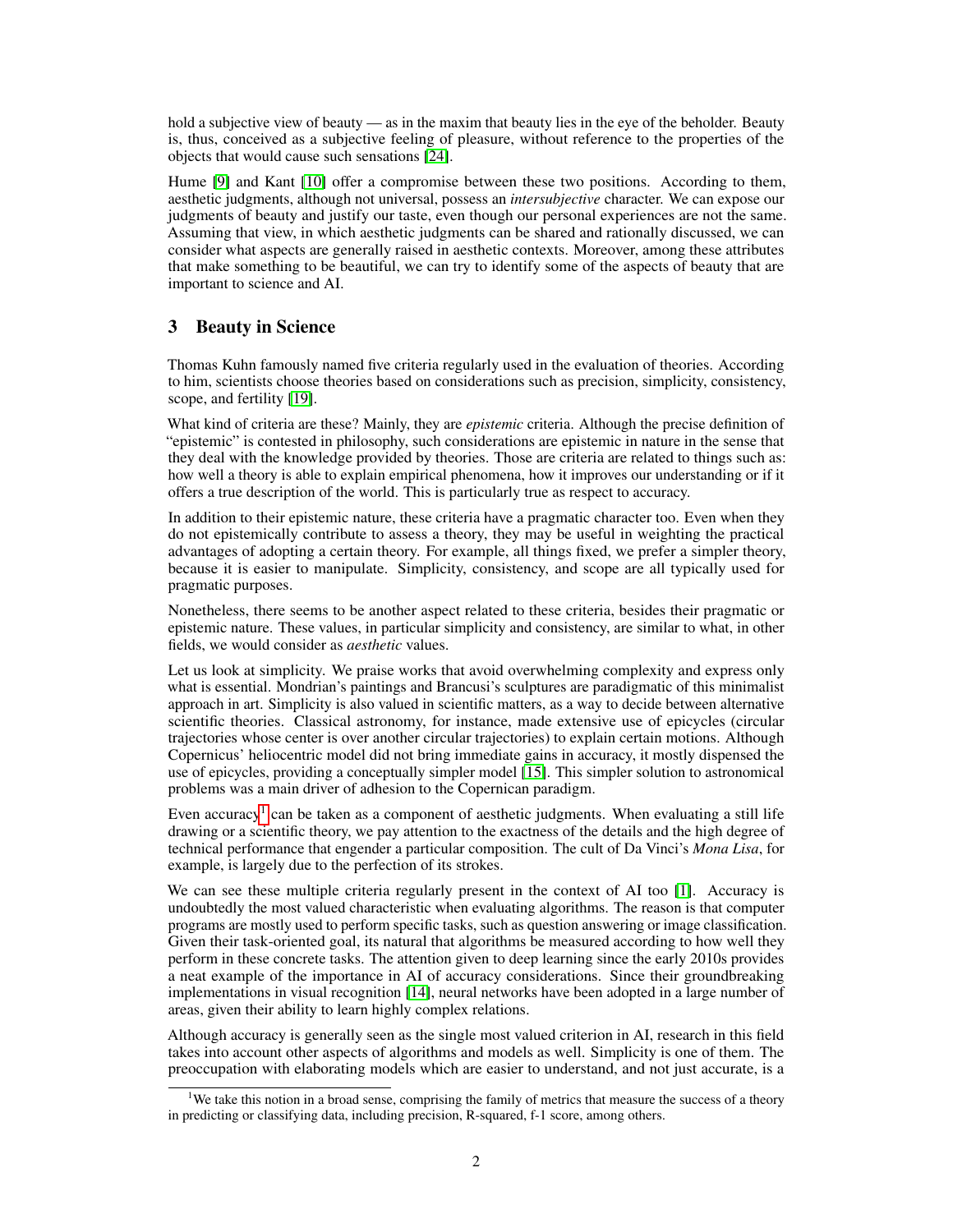frequent concern for computer scientists. Recently, the non-interpretable character of deep learning algorithms has brought to the fore several strategies to produce transparent or, at least, explainable models [\[23\]](#page-5-12).

As a third criterion used in AI, which seems more clearly connected to beauty, we can mention considerations of broadness. Many AI models, despite their great performance in specific tasks, are restricted to particular applications or datasets. On the contrary, models such as T5 [\[22\]](#page-5-13) and the GPT family [\[2\]](#page-4-1) are valued precisely for their amplitude of scope: they can be used to answer questions, generate dialogues, or summarize texts, without many adjustments. Their capacity of dealing with a large number of tasks is what makes these models so interesting.

As to consistency, we could mention the contextual notion of meaning, which approximates many natural language processing models to investigations in linguistics. The theoretical foundation of this hypothesis is what gives us confidence to develop models in AI that assume contextual definitions of word meaning.

Finally, fertility — understood as a theory's ability to foster new ideas and discoveries — is also an important criterion in AI. An example of that would be the rise of attention mechanisms in the last years. Since their first implementations in natural language processing [\[30\]](#page-5-14), researchers have tried to incorporate attention to deal with other problems occasioned by the large size of inputs in encoder-decoder architectures. Attention has been a fertile idea by giving rise to a variety of tools, such as self-attention, multi-head attention, and a whole family of attention-like concepts. Attentions' ability to inspire new approaches, together with its empirical plausibility (which makes it consistent with what we know about human cognition), is what explains part of its appeal.

# 4 The Epistemic Significance of Beauty

When Dirac [\[7\]](#page-5-15) claimed that he would still believe in the relativity theory even if it presented mismatches with evidence, he was implying that precision was not the sole criterion he adopted for assessing theories. Theories may be valued because they are thought to be beautiful — something that goes beyond the capacity of producing outcomes close to the true values.

But even if scientists consider the beauty of theories when appraising them, what is the epistemic relevance of beauty-related criteria? Ultimately, shouldn't a theory be evaluated only as regards to accuracy? In this section, we argue that the plurality of aesthetic criteria is fundamental to the development of science. Not only is "beauty" used as a criterion employed by scientists in practice (*descriptive thesis*), but it is also a necessary ingredient for science itself (*normative thesis*).

We would like to expose here an argument sketched by Kuhn [\[18,](#page-5-16) [17,](#page-5-17) [19\]](#page-5-9) and developed by Kitcher [\[11,](#page-5-18) [12\]](#page-5-19) and D'Agostino [\[4,](#page-4-2) [5\]](#page-4-3), which is know as the "Risk-spreading argument". Suppose that a group of rational scientists share the same evidence, and that they have a single goal in sight accuracy. Given a set of alternative theories, every scientist will produce the same evaluation. If we add the assumption that scientists work with the theory they consider the best, the consequence is that, in this community, every scientist will work with the same theory.

The problem with this situation of absolute consensus is that the best theory at time *t* may not be the best theory at time *t+1*. A theory that is not very promising at a certain time may be developed by scientists and turn up to be better than its alternatives in the future. This is only possible if there is some level of disagreement among scientists; something that depends on having multiple criteria to evaluate theories.

On the contrary, if all scientists stick with the same theory, for the reason that it is the most effective at a particular time, the community as a whole will not be able to explore alternatives that may prove more fruitful in the long run. An analogy from machine learning can be useful. Conducting a greedy search in order to generate a sequential output, in which we always choose the most likely outcome at a specific point, may result in a sub-optimal choice: sampling the most likely output at each time step does not necessarily lead to the most likely sequence. To avoid this situation, we can conduct a beam search, which explores several paths simultaneously, and finds better sequences overall. Better results can be achieved if more paths are explored.

Science is full of examples that demonstrate the importance of the interaction of several evaluating criteria, including those connected to beauty (which sometimes may generate complicated tradeoffs).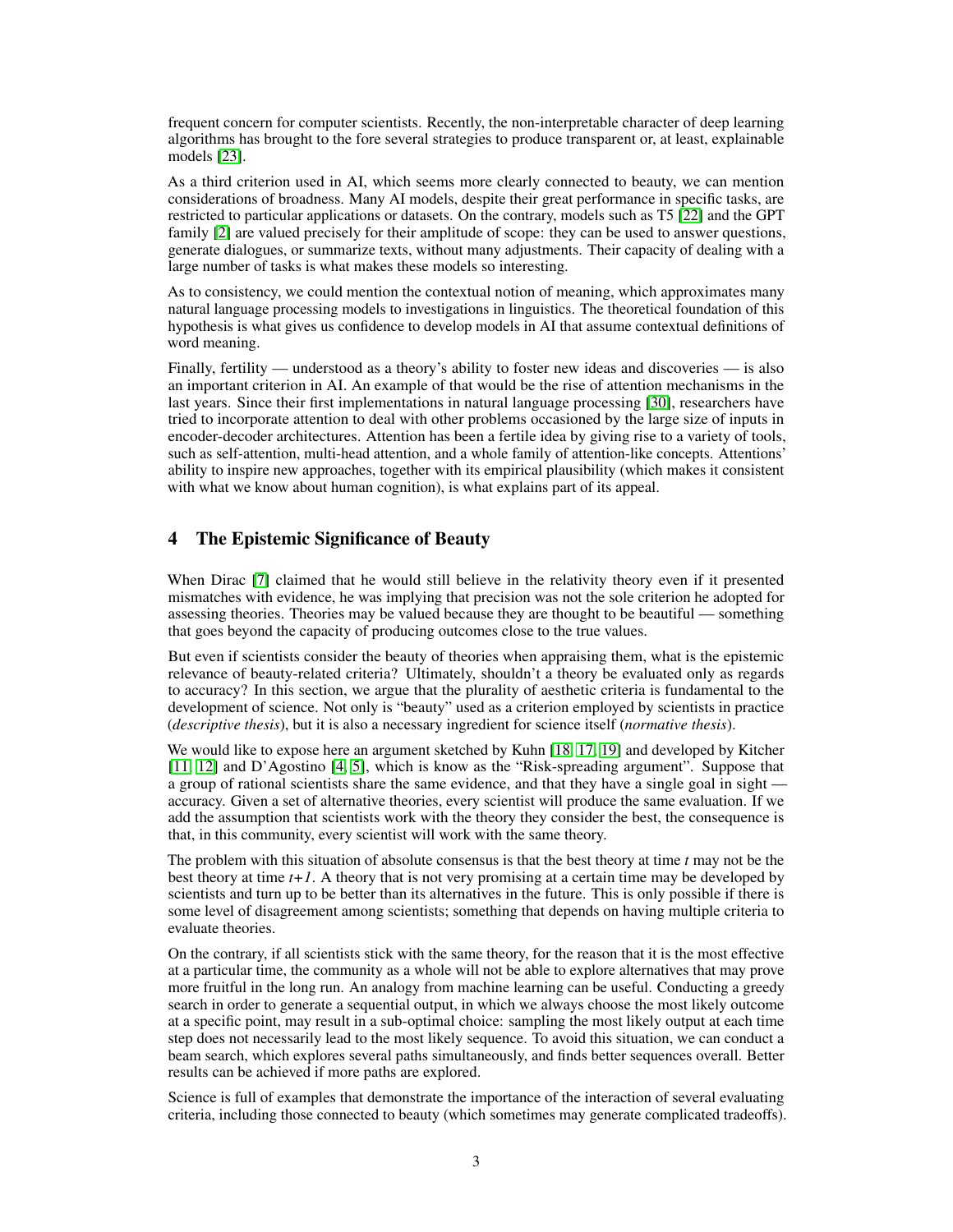This variability is essential to the success of scientific research. Kepler's acceptance of the heliocentric paradigm illustrates this situation well. His belief on the central position of the Sun was largely motivated by his desire to elaborate an astronomical theory consistent with theology. In the end, Kepler's effort to develop the heliocentric theory — using ellipses to describe the orbit of planets significantly improved the accuracy of astronomical predictions, leading to the full acceptance of this model among astronomers.

In fact, accuracy is often not able by itself to provide a clear decision criterion. This is due to is what is called in philosophy the "underdetermination of theories by evidence" [\[16\]](#page-5-20). The underdetermination thesis states that the same evidence may be unable to establish the support of a particular theory: incompatible theories may be equally grounded on empirical evidence. As a consequence of underdetermination, aesthetic judgments, concerning simplicity and consistency for example, may be the only resource of scientists for choosing among theories.

Disregarding accuracy in the short run may be actually fundamental for generating accurate theories in the long run. Scientists need time to connect theoretical postulates to experience, develop adequate instruments of measurement, isolate additional hypotheses, and understand empirical phenomena, before theories can bring precise results. Paying too much attention to a theory's performance from the start may end up killing it before it is able to show its true potential.

In this sense, aesthetic values, in addition to accuracy, can have an important role in the development of models in AI. Beauty can have a specially useful role in the case of negative results. When put to work on specific tasks, models often do not work as expected. If judged only based on their current performance, most of them would be promptly rejected. Employing other criteria may help to diversify scientists' choices, allowing the community to explore multiple paths; something which may prove better in the long run.

More importantly, anomalies [\[16\]](#page-5-20) — results that conflict with what would be expected to achieve with an accepted theory — can put into question our theoretical presuppositions and highlight the shortcomings of a theory. This tends to be a major factor of innovation in science. As an example from genetics, James Watson and Francis Crick, the discoverers of the DNA structure, changed their theory multiple times, in response to anomalies found in their research, such as its inconsistencies with established observations and the increasing explanatory complexity. It was only after several attempts that they finally elaborated the famous double helix model [\[31\]](#page-5-21).

There is also a detrimental consequence of the exaggerated focus on accuracy, caused by the inequality of resources in machine learning. When a model's accuracy is measured, the model is not being tested in isolation, but is dependent on the computational resources available, the dataset size, research time, among other things. By taking accuracy as the only relevant criterion, groundbreaking work may be replaced for repetitive work leveraged on abundant resources. In a society where capital is unevenly distributed, an exclusive focus on precision can reward trivial work supported by abundant computational resources; and innovative ideas may remain untested due to the lack of access to adequate resources. That is why other considerations are so relevant: a simple model, with few parameters, tested in a challenging dataset, may bring more insight into a problem than a large model trained on a huge dataset.

Finally, we must consider that accuracy (as in fact any of these criteria) interacts with other types of (primarily) non-scientific values. The almost exclusive value given to a model's performance, for instance, reinforces a certain type of approach, based on data-hunger and large-scale models. A preference for this type of research has theoretical (what kind of research is being conducted) and political consequences (who is favored with the unequal access to resources) [\[8,](#page-5-22) [1\]](#page-4-0). The continuous growth in the size of models has also moral and practical implications as well. The training of large models, for instance, consumes substantial amounts of energy [\[29\]](#page-5-23). So, favoring this type of approach means favoring a particular resource allocation in society.

In sum, aesthetic values have a chief epistemological relevance: in attending them, we may produce theories that are better in explaining phenomena and giving us an understanding of the world [\[28,](#page-5-24) [6\]](#page-5-25). To be clear, we are not claiming that *every* aesthetic judgments has an epistemic role. Whereas some assessments of beauty can be related to epistemic aspects (e.g., simplicity), other features may be totally unrelated to the quality of theories (e.g., choosing a theory because of the font in which a paper is written). Not every value is epistemically relevant. But some aesthetic values are, and it is important to scientific development that evaluations not be grounded on a single criterion.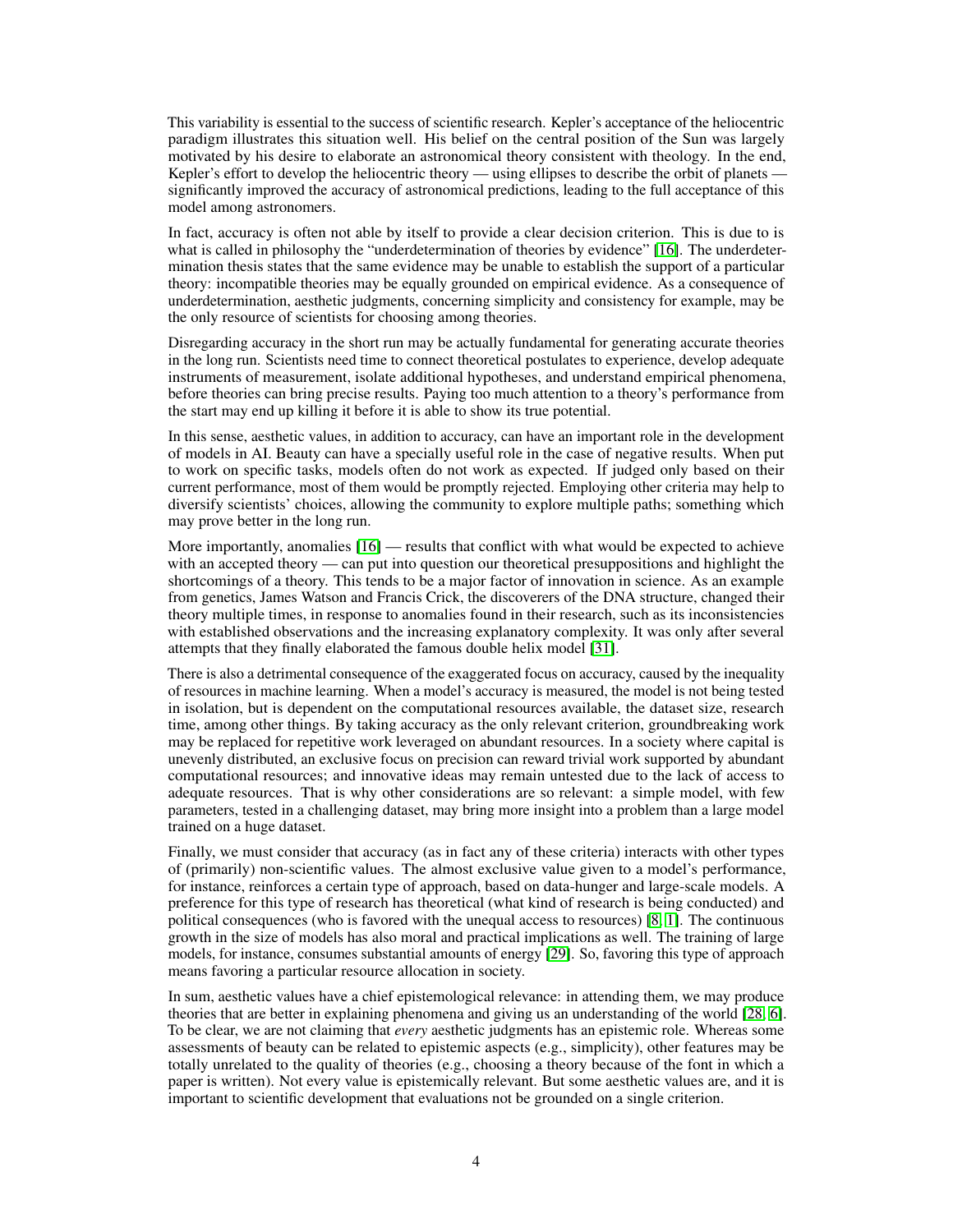# 5 A Philosophical Critique of Modern Measures in AI

When we think of evaluating an AI model, accuracy and related metrics are what comes to our mind. More than anything, a theory should predict phenomena well. This is truer in AI than in other areas, given its natural focus on practical applications.

As we have argued, however, other criteria can, and should, also be used in evaluating theories. If this is true, then AI should perhaps be less focused on accuracy and attempt to encompass other forms of evaluation. Not only should we measure the performance of a model, but also how simple, consistent, broad, and fertile it is.

Accuracy and similar metrics have a clear advantage to other criteria, in the sense that they offer straightforward measures of performance. But measures for the other criteria can be considered as well. Take simplicity, for example. To judge how simple a theory is, we can measure the number of parameters, the interpretability of the features, the number of computations performed, the number of different components in an ensemble model, among other things. Structural Risk Minimization, Akaike Information Criterion, and Bayesian Information Criterion are examples of measures that attempt to provide a trade-off between accuracy and complexity.

As regards to broadness, we could look for measures that take into account the performance of a model in multiple tasks, instead of considering its performance in a single task. For consistency, evaluations could be more theoretically grounded; works that bring evidence for approaches in AI should be specially valuable [\[3\]](#page-4-4).

Among all criteria, fertility is the one that is less obviously associated with concrete measures. It can serve, nonetheless, as a good indicator of how to direct research efforts. Being able to solve new tasks or solving them in a different way is a strong criterion for preferring a theory. Fertility is also where AI can become more scientifically-minded. It is important not only to solve tasks well, but also to be able to explain things; to obtain understanding of problem situations; to find new associations; and to uncover new and unexpected phenomena.

# 6 Conclusion

Accuracy receives a special treatment in AI. This is due to the task-oriented nature of this field and the relative ease with which this criterion can be measured. As we intended to show, however, researchers should be open to other considerations as well. In particular, we highlighted the importance of aesthetic judgments, which involve assessments of simplicity, consistency, broadness, and fertility. These criteria have a fundamental epistemic significance: they allow a diversity in evaluations, leading scientists to explore several different theories. By exploring multiple paths at the same time, including theories that have not shown a high accuracy yet, the community reduces the risk of getting stuck with worse theories and may find better theories in the long run. For that reason, a broader assessment of AI models, which includes other measures beyond accuracy, may prove a better approach to this field, compared to the current accuracy-focused paradigm.

## References

- <span id="page-4-0"></span>[1] A. Birhane, P. Kalluri, D. Card, W. Agnew, R. Dotan, and M. Bao. The values encoded in machine learning research. *arXiv preprint arXiv:2106.15590*, 2021.
- <span id="page-4-1"></span>[2] T. B. Brown, B. Mann, N. Ryder, M. Subbiah, J. Kaplan, P. Dhariwal, A. Neelakantan, P. Shyam, G. Sastry, A. Askell, et al. Language models are few-shot learners. *arXiv preprint arXiv:2005.14165*, 2020.
- <span id="page-4-4"></span>[3] C. Caucheteux, A. Gramfort, and J.-R. King. Disentangling syntax and semantics in the brain with deep networks. In *International Conference on Machine Learning*, pages 1336–1348. PMLR, 2021.
- <span id="page-4-2"></span>[4] F. D'Agostino. Kuhn's risk-spreading argument and the organization of scientific communities. *Episteme*, 1(3):201–209, 2005.
- <span id="page-4-3"></span>[5] F. D'agostino. *Naturalizing Epistemology: Thomas Kuhn and the 'Essential Tension'*. Palgrave Macmillan, 2010.